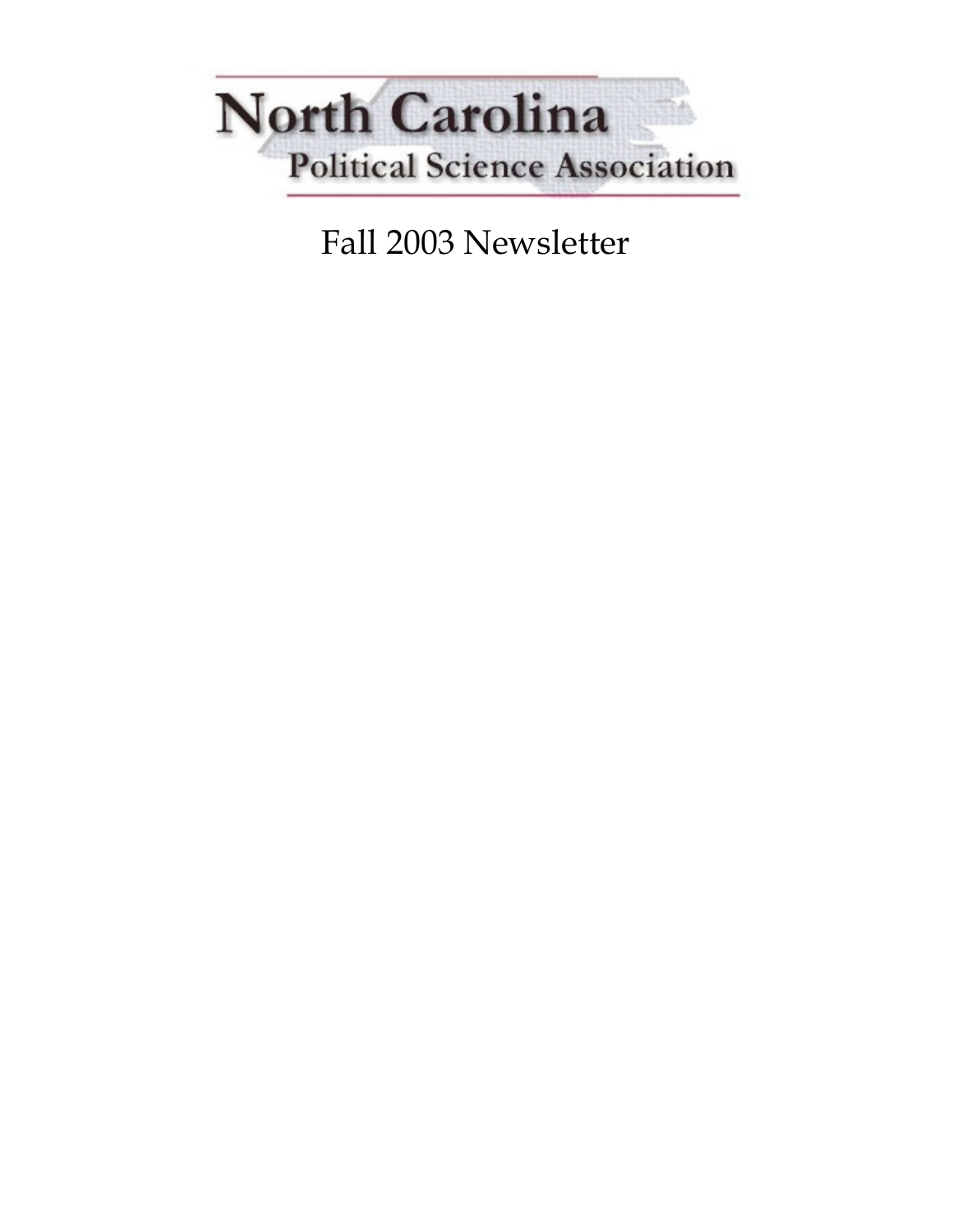#### 2003-04 NCPSA Executive Council

NCPSA President Dennis Grady Appalachian State University

President-Elect C. Don Livingstone Western Carolina University

Vice President David Thornton Cambell Univeristy

**Secretary** Frank J. Trapp UNC Pembroke

Treasurer Claudia Bryant Western Carolina University

At-large Member Andrew Ziegler Methodist College

At-large Member Linda Colbert UNC Asheville

At-large Member Jody Baumgartner East Carolina University

**Historian** MIC Catawba Coller

Past NCPSA President Rolin Mainuddin North Carolina Central University

## Call for Papers and Panels for:

The 33rd North Carolina Political Science Association Meeting

## Conference Theme:

"Polarized Politics: Local, National, and International Perspectives."

## Date:

March 26 – 27, 2003

## Location:

Western Carolina University Cullowhee, North Carolina

Newsletter Contents:

Message From NCPSA President Conference Participation Form Conference Registration Form Individual Membership Form Institutional Membership Form NCPSA Call for Papers Undergraduate Paper Competition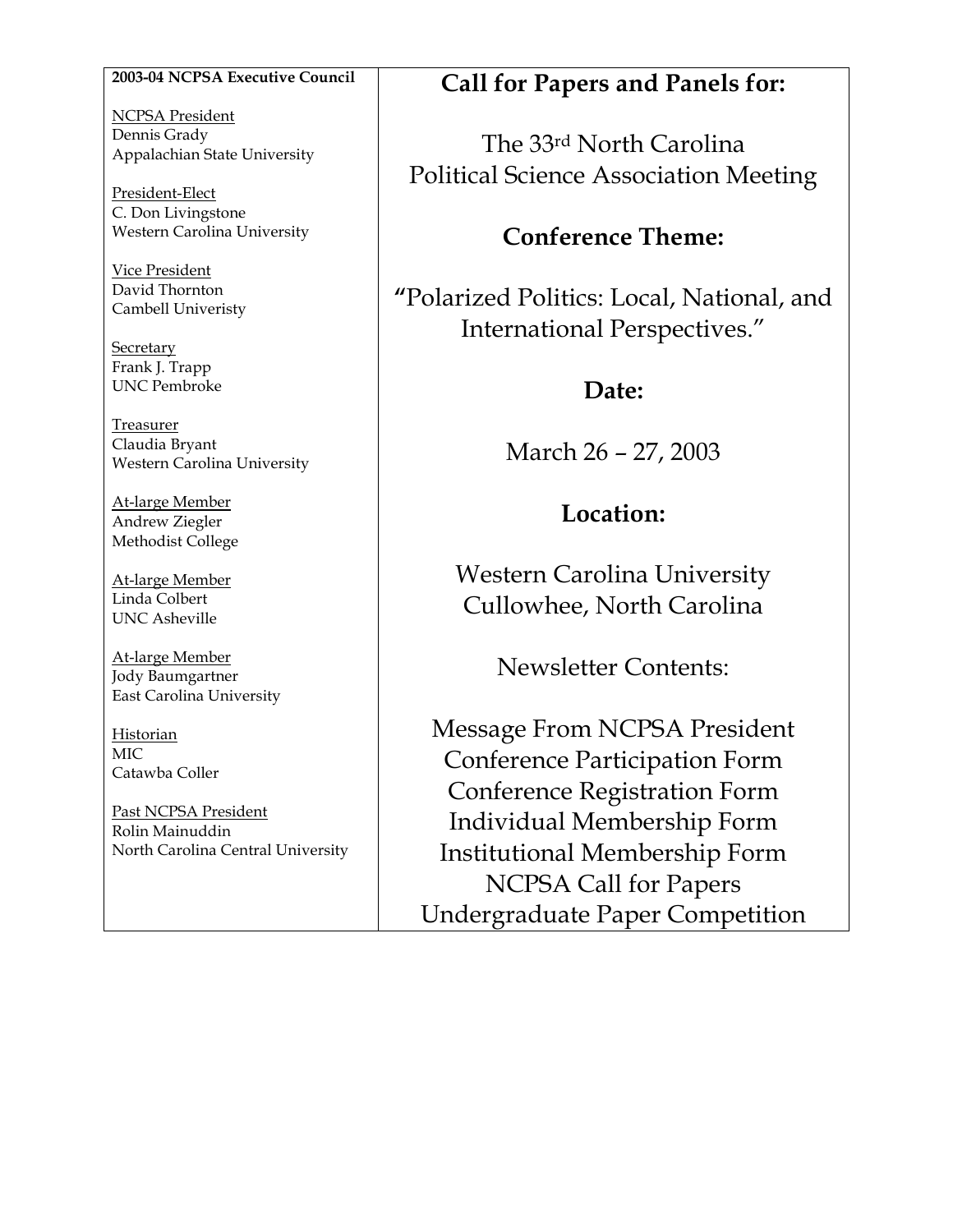#### Greetings from the NCPSA President.

Greetings to all North Carolina Political Scientists. What a year to be studying and teaching political science! We are seeing a tremendous growth in interest among students across the state in our discipline and appropriately so. With our nation at war and the election cycle heating up across the states and nationally, it is indeed exciting to be studying political science. Please plan on joining us for our 33rd Annual Conference to be held March 26 and 27 at Western Carolina University in Cullowhee.

I believe "excitement" is the appropriate sentiment for our collective endeavors as North Carolina political scientists. Last year's program at Elon College was one of the best in memory with over 60 political scientists attending, representing 22 institutions, organized into nine panels and four roundtables, covering all of our discipline's major subdivisions. Don Livingston, last year's program chair and this year's host at Western Carolina University, has certainly done a tremendous job arranging for what looks to be another very successful conference this year. Our keynote speaker will be the noted scholar on southern politics, Merle Black, from Emory University.

The theme of our 33rd Annual Conference is "Polarized Politics: Local, National, and International Perspectives." The Executive Committee believes that this theme is most timely in capturing the essence of the current political situation and provides ample opportunities for the widest variety of scholarly contributions from across our discipline. Papers not precisely fitting the theme are, of course, welcome.

I sincerely hope that you will consider joining us this year and encouraging your undergraduate and graduate students to participate as well. The North Carolina meeting is a wonderful opportunity for our brightest students to get involved in an encouraging environment that maintains high professional standards. We will again offer the Troutman-Rainey Award (\$100) to the most outstanding undergraduate paper delivered at the conference and strongly encourage you to have your students' papers sent to Andrew Zeigler at Methodist College for review. To be eligible for nomination, the sponsoring school will need to be a member of the NCPSA. We are hoping that all political science departments across the state will renew their memberships in order to maintain the Association as one of the most vibrant state associations in the country.

It has been a privilege to serve the Association this year and to work with an excellent Executive Committee. I look forward to seeing many of you at Western Carolina in March.

Sincerely yours,

Dennis Grady, Professor Appalachian State University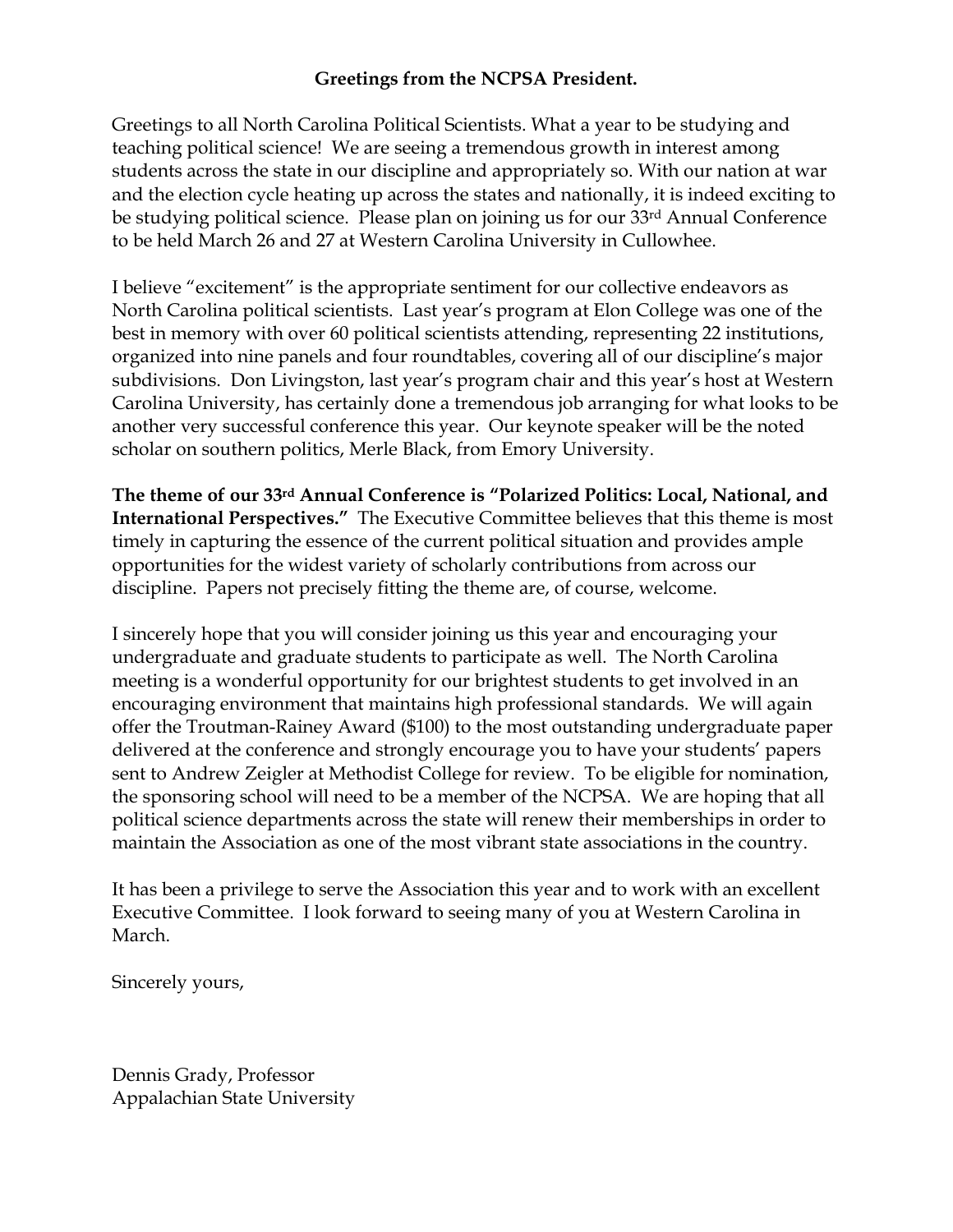#### 33rd NCPSA CONFERENCE PARTICIPATION FORM March 26-27, 2004, Western Carolina University

#### Conference Theme: Polarized Politics: Local, National, and International Perspectives

#### DEADLINE FOR CONFERENCE PROPOSAL: February 6, 2004

All conference participates must pre-register for the conference and be a member of NCPSA. Registration & Membership Forms are included in this newsletter and should be mailed directly to the NCPSA Treasurer.

|                                  | $\textcolor{red}{\textbf{INSTITUTION:}} \quad \textcolor{red}{\textbf{1000}} \quad \textcolor{red}{\textbf{210}} \quad \textcolor{red}{\textbf{221}} \quad \textcolor{red}{\textbf{232}} \quad \textcolor{red}{\textbf{242}} \quad \textcolor{red}{\textbf{253}} \quad \textcolor{red}{\textbf{263}} \quad \textcolor{red}{\textbf{272}} \quad \textcolor{red}{\textbf{284}} \quad \textcolor{red}{\textbf{292}} \quad \textcolor{red}{\textbf{212}} \quad \textcolor{red}{\textbf{213}} \quad \textcolor{red}{\textbf{$ |  |                                                                                                                                                                                                                                                                                                                                                    |  |
|----------------------------------|--------------------------------------------------------------------------------------------------------------------------------------------------------------------------------------------------------------------------------------------------------------------------------------------------------------------------------------------------------------------------------------------------------------------------------------------------------------------------------------------------------------------------|--|----------------------------------------------------------------------------------------------------------------------------------------------------------------------------------------------------------------------------------------------------------------------------------------------------------------------------------------------------|--|
|                                  |                                                                                                                                                                                                                                                                                                                                                                                                                                                                                                                          |  |                                                                                                                                                                                                                                                                                                                                                    |  |
|                                  |                                                                                                                                                                                                                                                                                                                                                                                                                                                                                                                          |  |                                                                                                                                                                                                                                                                                                                                                    |  |
|                                  |                                                                                                                                                                                                                                                                                                                                                                                                                                                                                                                          |  | Home Tele $(\_\_)$ - $\_\_$                                                                                                                                                                                                                                                                                                                        |  |
| $FAX: ($ $)$ $-$                 |                                                                                                                                                                                                                                                                                                                                                                                                                                                                                                                          |  | $E-MAIL:$                                                                                                                                                                                                                                                                                                                                          |  |
| apply):                          |                                                                                                                                                                                                                                                                                                                                                                                                                                                                                                                          |  | I am interested in taking part in the 2004 NCPSA Annual Meeting in the following capacity (check all that                                                                                                                                                                                                                                          |  |
|                                  |                                                                                                                                                                                                                                                                                                                                                                                                                                                                                                                          |  |                                                                                                                                                                                                                                                                                                                                                    |  |
|                                  |                                                                                                                                                                                                                                                                                                                                                                                                                                                                                                                          |  |                                                                                                                                                                                                                                                                                                                                                    |  |
|                                  |                                                                                                                                                                                                                                                                                                                                                                                                                                                                                                                          |  |                                                                                                                                                                                                                                                                                                                                                    |  |
|                                  | ____ Serve as: _____ DISCUSSANT _____ CHAIR _____ MODERATOR                                                                                                                                                                                                                                                                                                                                                                                                                                                              |  |                                                                                                                                                                                                                                                                                                                                                    |  |
| acceptance by the Program Chair. |                                                                                                                                                                                                                                                                                                                                                                                                                                                                                                                          |  | An organized paper panel is particularly welcome. However, the organizer is expected to provide information for all<br>the members along with the panel proposal. The same applies to a round table discussion. In submitting a<br>paper/panel/round table proposal, the individual/group assumes the responsibility to attend the Conference upon |  |

Please mail the completed Conference Participation Form, along with a one-page abstract for the paper proposal to:

David Thornton Associate Professor & Director of Government Studies P.O. Box 356 Campbell University Buies Creek, NC 27506 800 334 4111 Ext: 1488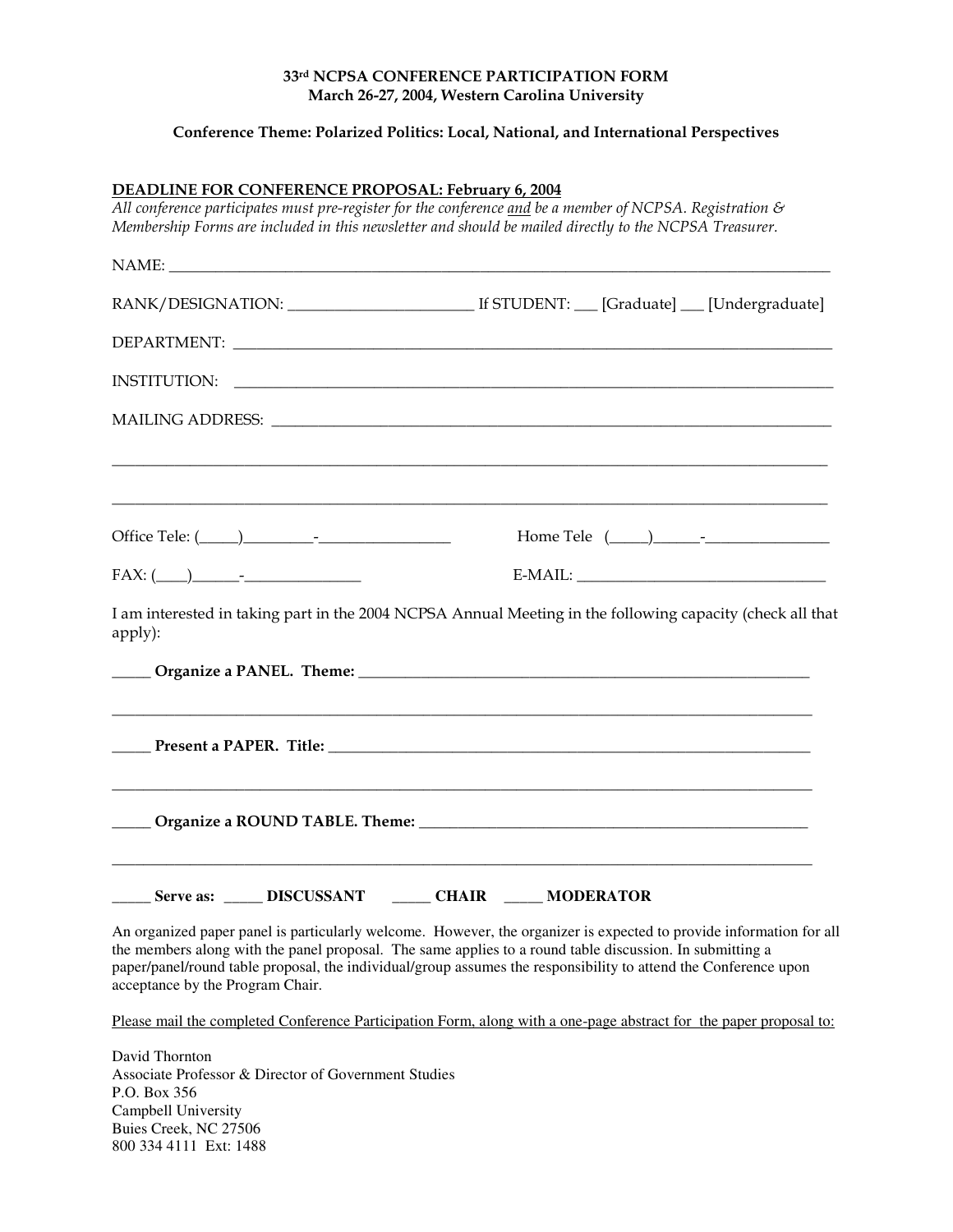#### 33rd NCPSA CONFERENCE REGISTRATION FORM March 26-27, 2004, Western Carolina University

#### Conference Theme: Polarized Politics: Local, National, and International Perspectives

| $FAX: (\_\_) \_\_$ - $\_\_$ E-MAIL:                              |                    |                     |  |
|------------------------------------------------------------------|--------------------|---------------------|--|
| CONFERENCE REGISTRATION FEE: (Please check one of the following) |                    |                     |  |
|                                                                  | PRE-REGISTRATION*  | <b>REGISTRATION</b> |  |
| <b>FACULTY</b>                                                   | $\frac{1}{2}$ \$10 | \$15                |  |
| <b>STUDENT</b>                                                   | $\frac{1}{5}$      | \$10                |  |

Make checks payable to NCPSA (North Carolina Political Science Association) and Send to:

Claudia Bryant Department of Political Science and Public Affairs Stillwell 101-C Western Carolina University Cullowhee, NC 28723 828-227-3860, email: CBRYANT@wcu.edu

\*NOTE: Conference participants must PRE-REGISTER and become a MEMBER\*\* of NCPSA by MARCH 12, 2004 deadline.

\*\*Membership includes subscription to Politics & Policy and listing in the NCPSA Membership Directory. (Please note: The student membership only provides an electronic version of Politics & Policy)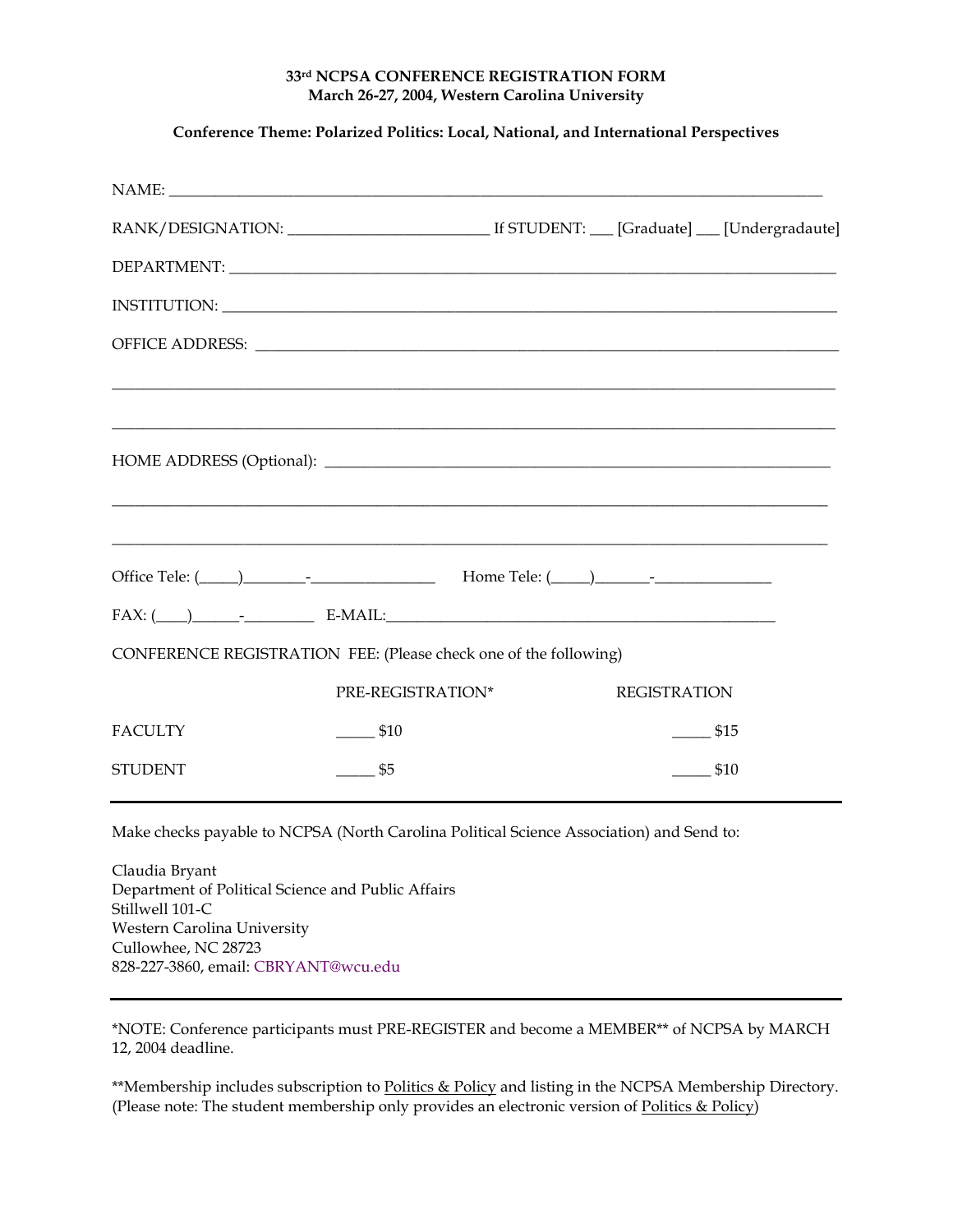#### North Carolina Political Science Association 2004 INDIVIDUAL MEMBERSHIP FORM

| [Undergraduate]                                                                                                                                                                                                                                                                                                                                                                                                                             |
|---------------------------------------------------------------------------------------------------------------------------------------------------------------------------------------------------------------------------------------------------------------------------------------------------------------------------------------------------------------------------------------------------------------------------------------------|
|                                                                                                                                                                                                                                                                                                                                                                                                                                             |
|                                                                                                                                                                                                                                                                                                                                                                                                                                             |
|                                                                                                                                                                                                                                                                                                                                                                                                                                             |
|                                                                                                                                                                                                                                                                                                                                                                                                                                             |
| <u> 1989 - Johann Stoff, deutscher Stoff, der Stoff, der Stoff, der Stoff, der Stoff, der Stoff, der Stoff, der S</u><br>Office Tele: ( <u>Califare 2001)</u> Letter    Letter    Letter    Letter    Letter    Letter    Letter    Letter    Letter    Letter    Letter    Letter    Letter    Letter    Letter    Letter    Letter    Letter    Letter<br>$FAX: (\hspace{1cm} ) \hspace{3cm} \longrightarrow \hspace{3cm} \text{E-MAIL:}$ |
|                                                                                                                                                                                                                                                                                                                                                                                                                                             |
| MEMBERSHIP FEE (Calendar Year) * Includes subscription to Politics & Policy *                                                                                                                                                                                                                                                                                                                                                               |
| Faculty<br>\$30                                                                                                                                                                                                                                                                                                                                                                                                                             |
| ___________Student<br>\$15                                                                                                                                                                                                                                                                                                                                                                                                                  |
| Make checks payable to NCPSA (North Carolina Political Science Association) and send to:                                                                                                                                                                                                                                                                                                                                                    |
| Claudia Bryant<br>Department of Political Science and Public Affairs<br>Stillwell 101-C<br>Western Carolina University<br>Cullowhee, NC 28723<br>828-227-3860, email: CBRYANT@wcu.edu                                                                                                                                                                                                                                                       |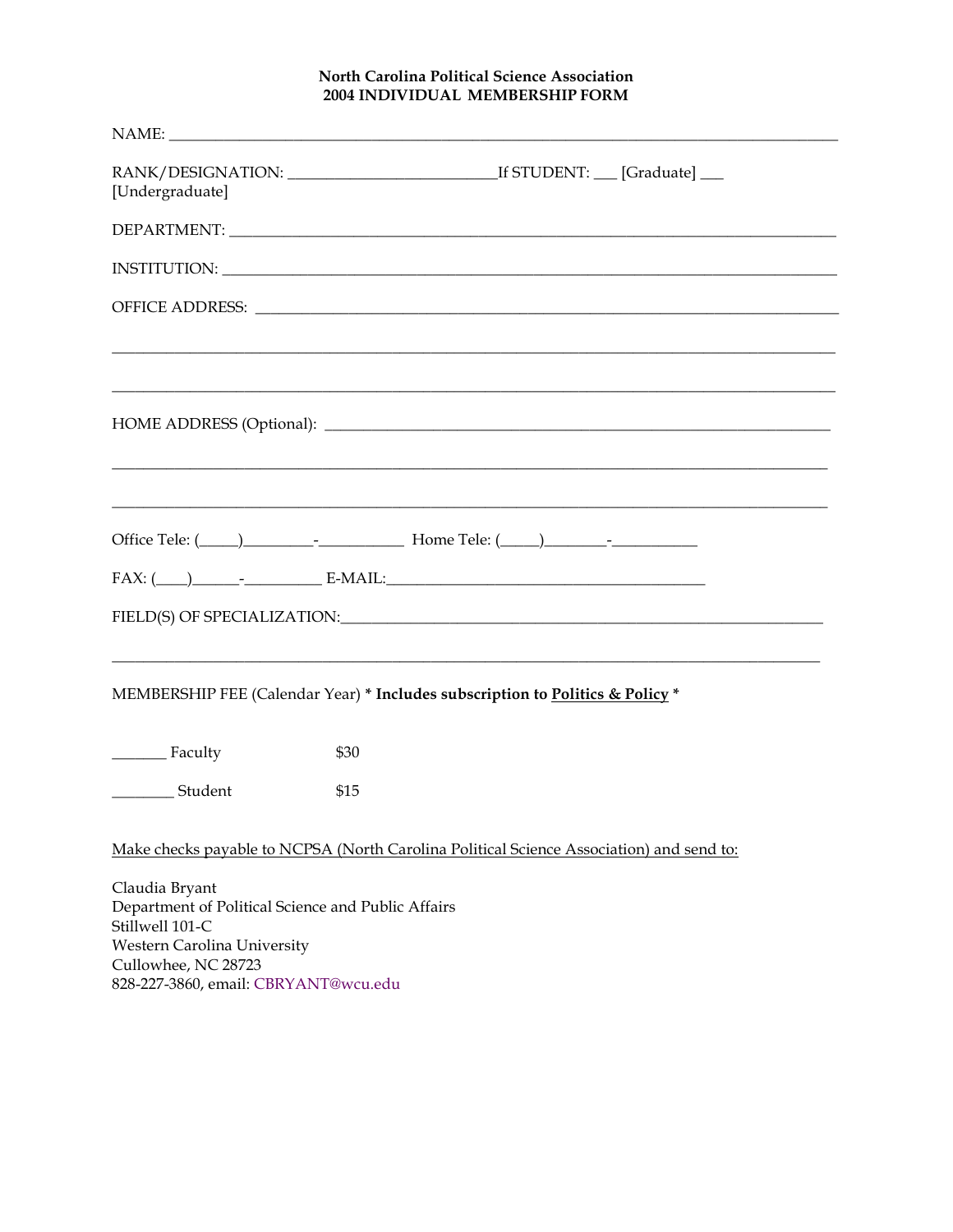#### North Carolina Political Science Association 2004 INSTITUTIONAL MEMBERSHIP FORM

|                                                                                                                        | PHONE: $(\_\_)$ FAX: $(\_\_)$                                               |                                                                                                        |
|------------------------------------------------------------------------------------------------------------------------|-----------------------------------------------------------------------------|--------------------------------------------------------------------------------------------------------|
|                                                                                                                        |                                                                             |                                                                                                        |
|                                                                                                                        |                                                                             |                                                                                                        |
|                                                                                                                        | INSTITUTIONAL MEMBERSHIP FEE:* Includes subscription to Politics & Policy * |                                                                                                        |
| Sponsoring Institution                                                                                                 | \$100                                                                       |                                                                                                        |
| * All institutions will be recognized in the membership listing.                                                       |                                                                             |                                                                                                        |
| completed Institutional Membership Form to:                                                                            |                                                                             | Please make check payable to NCPSA (North Carolina Political Science Association) and mail it with the |
| Claudia Bryant<br>Department of Political Science and Public Affairs<br>Stillwell 101-C<br>Western Carolina University |                                                                             |                                                                                                        |

Cullowhee, NC 28723 828-227-3860, email: CBRYANT@wcu.edu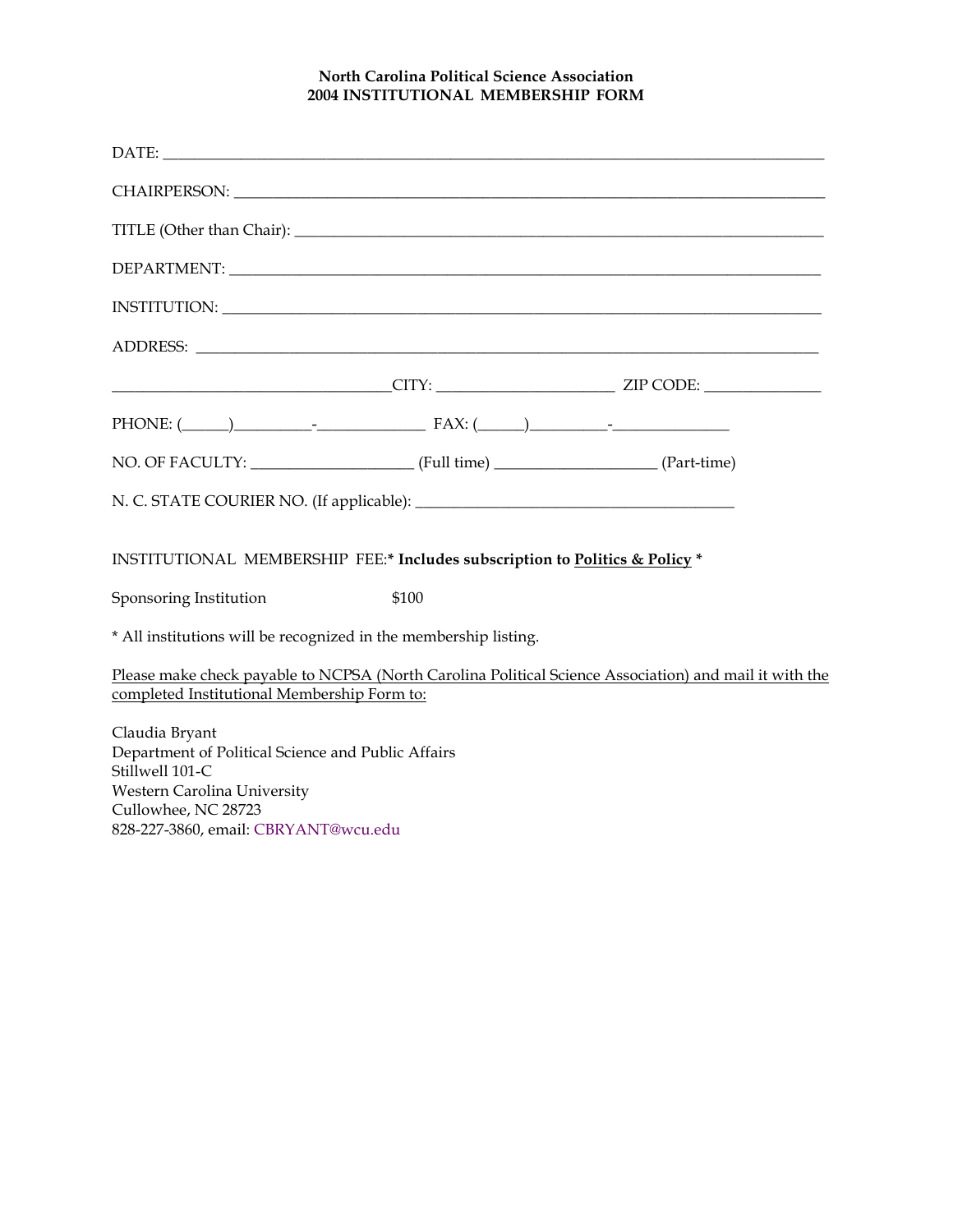# **North Carolina Political Science Association**

## Call for Papers and Panels for:

The 33rd North Carolina Political Science Association Meeting

## Conference Theme:

"Polarized Politics: Local, National, and International Perspectives."

### Date:

March 26 – 27, 2003

## Location:

Western Carolina University Cullowhee, North Carolina

The NCPSA invites participation in its annual conference, and invites proposals for papers, panels and roundtable discussions from all fields of political science. The participation of students is welcome and encouraged, however, proposals from undergraduates should be recommended by a faculty member. To submit a proposal for a paper or panel, please fill out and mail in the completed Conference Participation Form along with a onepage abstract to the Program Chair at the address listed below. This form accompanies the Fall 2004 NCPSA Newsletter or it can be found at the NCPSA web site: www.apsanet.org/~ncpsa.

David Thornton Associate Professor & Director of Government Studies P.O. Box 356 Campbell University Buies Creek, NC 27506 800 334 4111 Ext: 1488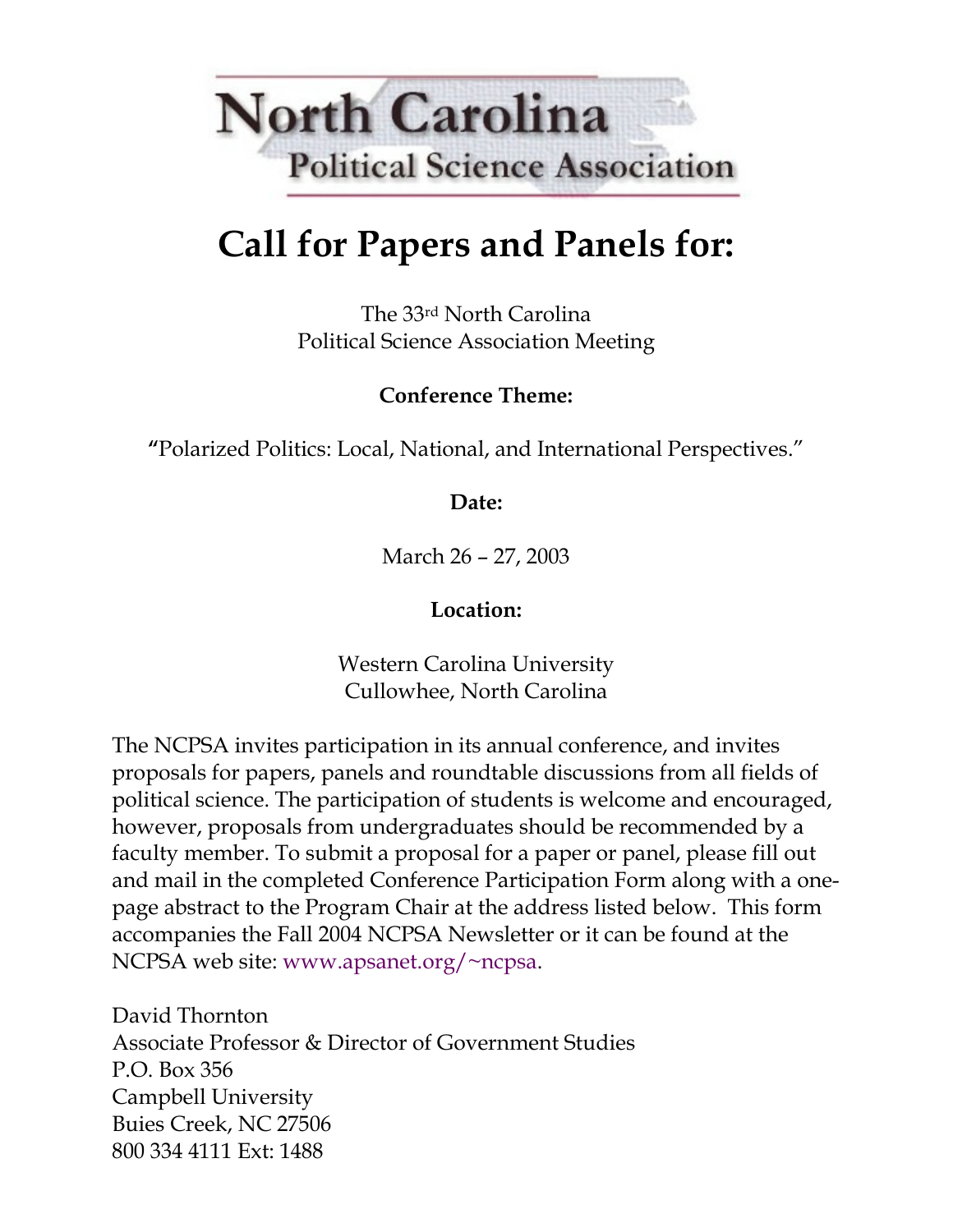# **North Carolina Political Science Association**

## Call For Nomination of North Carolina's Best Undergraduate Political Science Paper 2004 Trout-Rainey Undergraduate Paper Competition

The North Carolina Political Science Association Executive Council invites North Carolina Political Science faculty to submit outstanding undergraduate student papers to the Trout-Rainey Undergraduate Paper Competition. This competition is an excellent opportunity for the brightest undergraduate Political Science students to become more involved in an environment that promotes high professional standards and individual development. The best paper will receive a \$100 award and the award recipient will be a guest at the North Carolina Political Science Association Banquet at Western Carolina University in Cullowhee, North Carolina. The 2004 North Carolina Political Science Association Meeting is being held March 26-27, 2004.

#### Paper Eligibility Requirements:

For a paper to be eligible for nomination by a faculty member, the sponsoring school will need to be a member of the NCPSA. If your school is not a member, the 2004 Institutional Membership form accompanies the Fall 2003 NCPSA Newsletter or the form can be found at the organization's web site: www.apsanet.org/~ncpsa. Again this is an excellent opportunity to encourage budding political scientists to become more involved in their discipline through academic writing and competition. Please send all undergraduate paper nominations, along with a brief cover letter by the nominating faculty member, to the 2004 Trout-Rainey Undergraduate Paper Committee Chair:

Andrew Zeigler Government Studies Office: T-103 Methodist College Fayetteville, NC 28311 Office Tele: (910) 630-7488 email: aziegler@methodist.edu